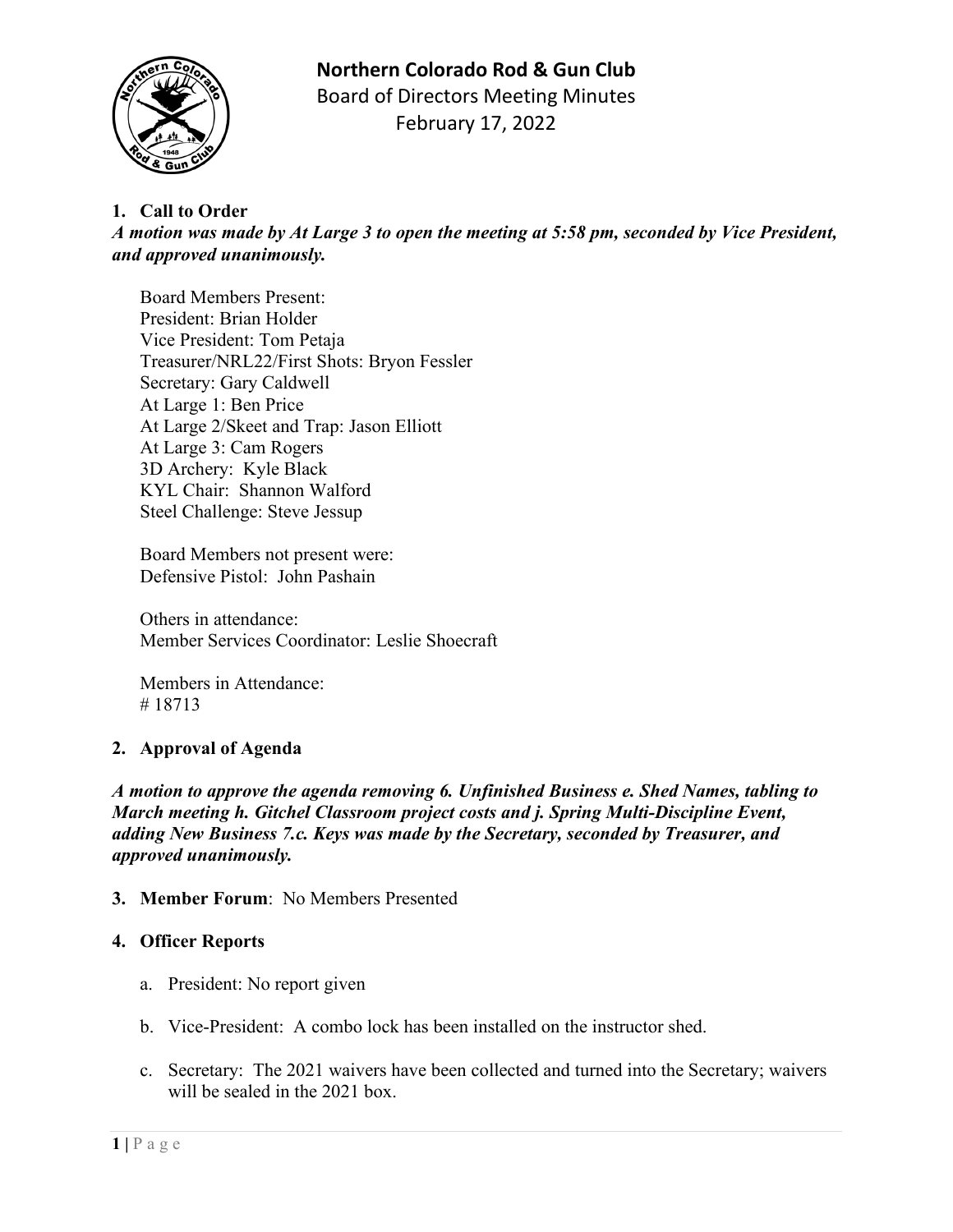

**Northern Colorado Rod & Gun Club** Board of Directors Meeting Minutes February 17, 2022

*A motion to accept the minutes – dated December 16, 2021 -- and place them on file was made by the Secretary, seconded by Treasurer and passed unanimously.* 

*A motion to accept the minutes – dated January 20, 2022, minutes -- and place them on file was made by the Secretary, seconded by Vice President and passed unanimously.* 

The Annual meeting will be held at River of Life Fellowship in Wellington on July 9, 2022.

**Treasurer Report:** A Balance Sheet and Income/Expense Statement were provided to all Board members with figures as of **January 31, 2022**. Total cash on hand in the nine accounts is \$192,149.63 with \$87,577.14 of that set aside in Reserves for future repairs or replacement. Income for the month totaled \$701.36 and Expenses totaled \$4,937.63. Notable Income included \$385.10 in Other Income (RSO course) and -\$87.95 for Defensive Pistol (reloading die for the President per the Defensive Pistol Chair). Notable Expenses included \$115.84 for Electric and \$846.87 for Range Maintenance (the January RCU was cancelled). Portable Restroom Solutions is now sending electronic invoices, something we suggested years ago. Per Board motion, I created a new line item called CIP – Gitchel Classroom and reallocated them to Reserves. The Current Budget was also provided to all Board members with figures as of January 31, 2022. This marks the end of our third quarter. Income was higher than expected due to Capital Improvement Fees and Cleanup Fees. Expenses are on track with a few overages that we need to discuss at the Board retreat. Printing, Publications, Postage is under budget by \$2,599.69. Recommend we order more guest waivers and badges, if needed.

*A motion to accept the financials ending January 31, 2022 and place them on file for the auditor was made by the Treasurer, seconded by Skeet & Trap chair and passed unanimously.*

*A motion to donate \$40 to River of Life Fellowship for meeting space for the Board meeting on February 17, 2022, was made by the Treasurer, seconded by Secretary and passed unanimously.*

*A motion to donate \$40 to River of Life Fellowship for meeting space at the AMP for the Range Safety Officer (RSO) course on January 29, 2022, was made by the Treasurer, seconded by At Large 3 and passed unanimously.*

#### **5. Other Reports**

a. **Disciplines**

**NRL22** The Club hosted the monthly NRL22 match on January 15, 2022, and 40 shooters participated in some New Year's-themed stages including In And Out New Year's Style, After Party Mess, Time Square Ball Drop, Lost At The Party, and Rockin'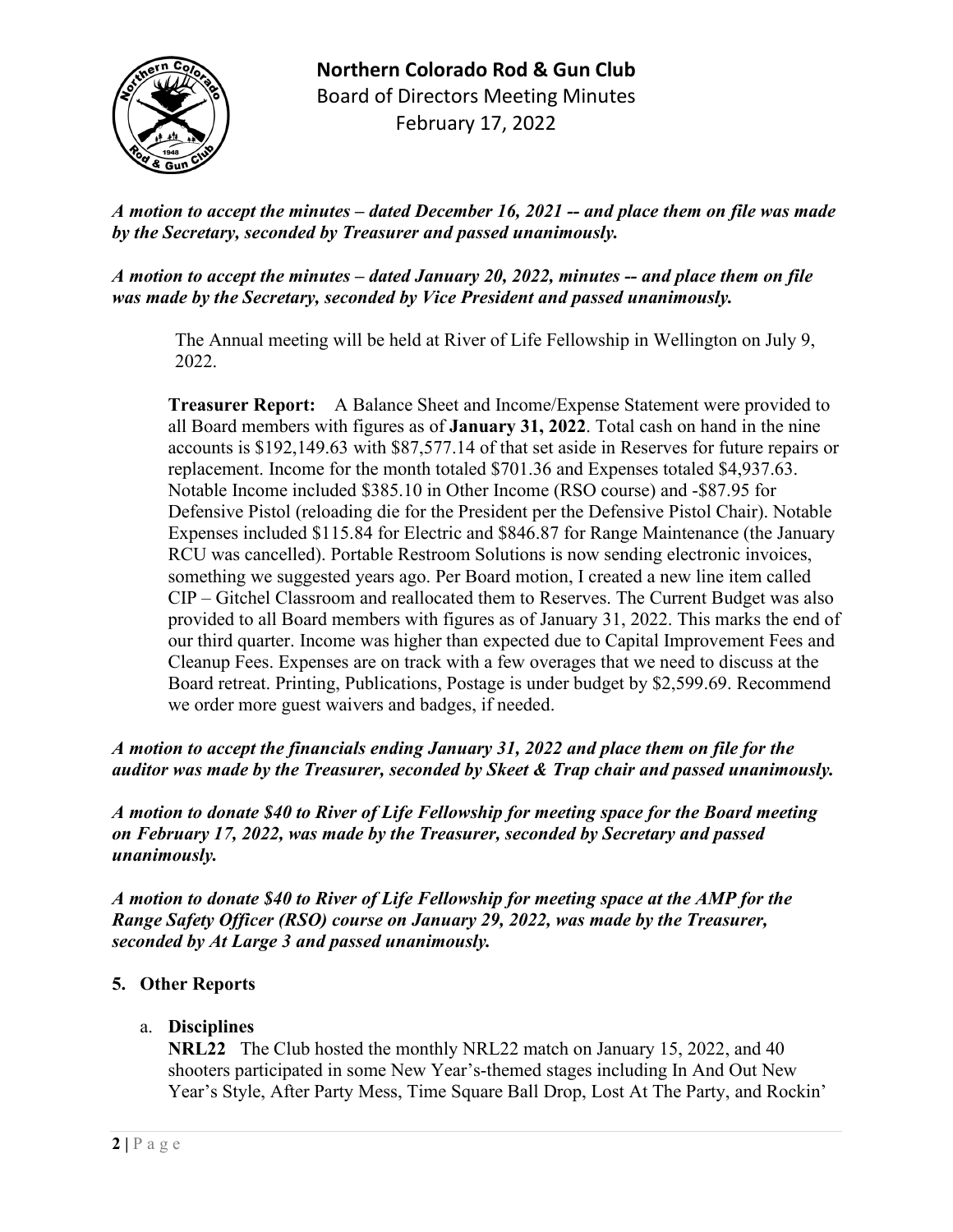

# **Northern Colorado Rod & Gun Club** Board of Directors Meeting Minutes February 17, 2022

The Roof. The fun stages included New Year, New Barricade and Happy Birthday Mr. Match Director. Congratulations to our first-place winners including Michael Watt (Open), Justin Ford (Base) and Doug Lynch (OG/Adaptive). As a reminder, there must be at least three shooters in a category to award first-place. Special thanks to everyone who helped set up and tear down. We raffled off a backpack, ammo, hats, gift certificate, water bottle, cleaning kit, and binoculars. Scores are posted on the NCRGC website as is the link to sign up for next month's match.

**First Shots** First Shots chair scheduled two First Shots handgun seminars with the Rocky Mountain Young Marines on March 1, 2022, from 1 pm to 4 pm and April 30, 2022, from 10 am to 1 pm. Each seminar can accommodate up to 8 shooters. Chair will ask for RSO assistance given the size of the seminars. Tactical Bay 1 and the Gitchel Classroom are closed for the seminars starting 1 hour prior for setup and ending 1 hour after for tear down. Shotgun Fields are closed when Tactical Bays are in use. Additional seminars will need to be scheduled as they have 28 Young Marines, and they expect most of them will want to do this.

**Steel Challenge** There was no SC match in January due to weather. Hope to have the next SC match on Feb 26th - pending weather, again... Continue to adjust the SC shed it'd be nice to keep the mice out, but that seems to be a dream, in reality the mice win. Restocked the 2x4's used during the match, new supplies cut to length. Didn't have to buy new boards this time, next time will require a purchase. No more stock on hand!

**Hunter Education** Our hunter education classes and instructors are on hold until the Colorado Parks and Wildlife office comes to a reasonable solution to their demands on the instructors for the class's concerning what they expect regarding health concerns. The current directives from the state are too burdensome for the instructors at the club to live up to. I will let you know when this changes and we can go back to instructing Hunter Education classes. A request from a Division of Wildlife Game Warden was made to hold a Hunters Education class at the range but has not responded to return phone calls.

#### **Shotgun**

01/23/22 4 members 1 non-member participated \$56.00 collected. 02/13/22 6 members 1 non-member participated \$54.00 collected. Discipline Chair keeps \$100 on hand to make change in addition to the above reported monies.

b. **Chief Range Safety Officer** A mailbox for the trauma kit has been mounted below the handicap table at the pistol range. A second mailbox will be mounted on the 3D Archery shed. 9 people attended the RSO class, 3 sign ups did not attend, the course \$135.00 course fee is being held by the Treasurer for non-attendees to attend a future RSO Course. The Board discussed creating a 3D Archery RSO Course.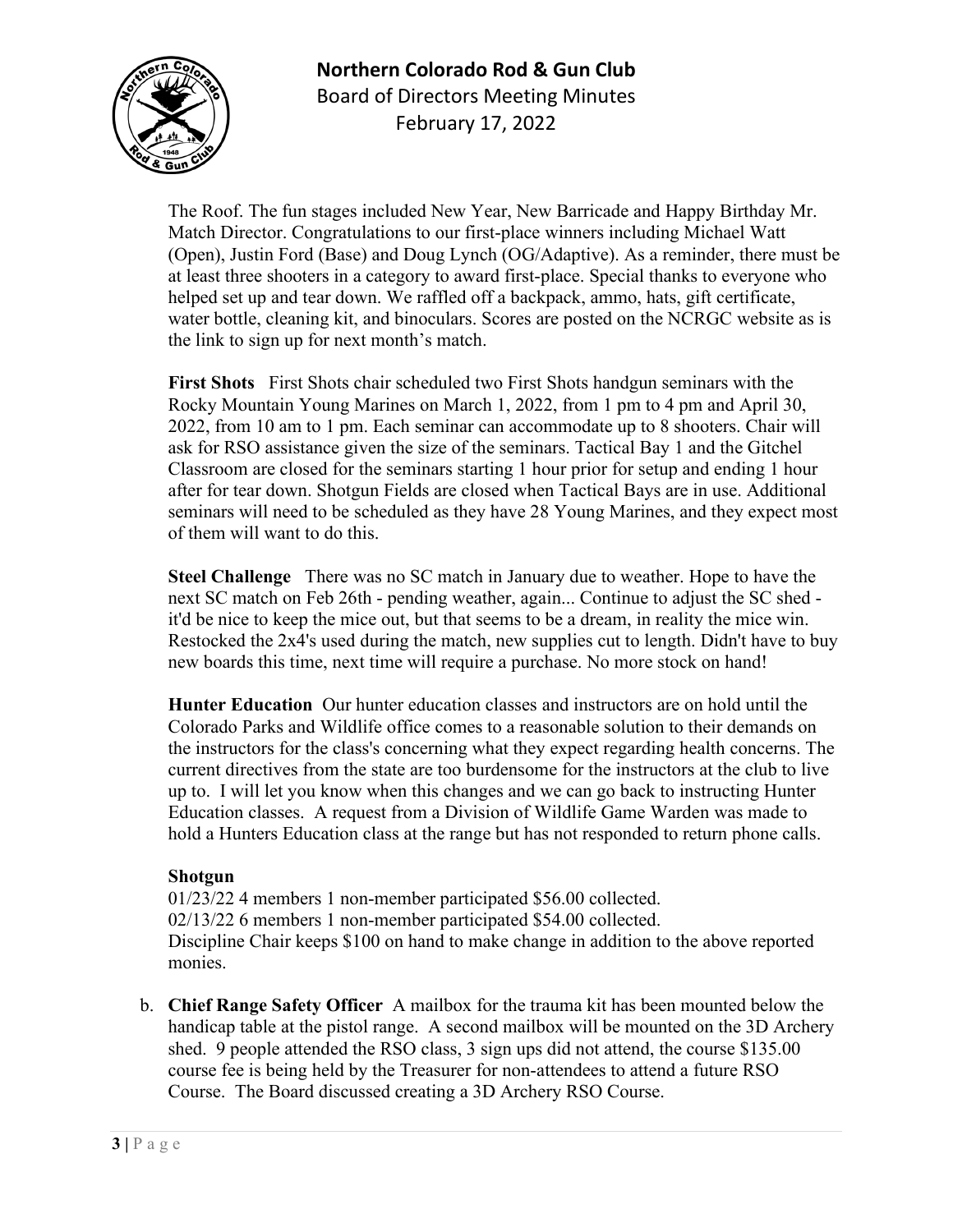

c. **Range Master** President was acting range master for the month of February. The latch on the rifle range porta potty has been repaired. Staplers with chains were installed by the Assistant Range Master. 39 members and guests attended the February 12, 2022, RCU. The old manual thrower is back up; the new thrower has a stripped bolt that needs replaced. Trim has been installed on the Gitchel Classroom windows. Vice President is the acting range master in March. Treasurer is the acting range master in April.

#### **6. Unfinished Business**

- a. **Public Events and COVID-19** It was decided that each discipline chair has the authority to decide on whether or not to hold their events based on the restrictions set forth in the Larimer County COVID guidelines. Item to remain on April agenda.
- b. **Range Directional and Closure signs** At Large 1 has the boards cut and partially routed the frames. Item to remain on March agenda.
- c. **Club Inventories** Steel Challenge needs to update the inventory since purchasing new steel. Defensive Pistol chair miscellaneous items need to be inventoried during a range clean up.
- d. **Disposition of old Steel Challenge steel** All old steel has been disposed of either through purchase or scrap. The four individuals who purchased used steel targets are Matthew Bradley \$65, Mark Richtermeyer \$100, Tim Reed \$25, and A. J. Glaser \$75 for a total of \$265.00. The new steel is assembled, painted, and stored in the SC shed.
- e. **Civilian Marksmanship Program** Thank you to member Derek Bergin who completed, submitted, and paid the fee to the Civilian Marksmanship program. Club members can now purchase guns through the program, the Northern Colorado Rod and Gun Club membership number is: 051070
- f. **Board Retreat and Budget Preparation** The Board retreat will be held March 12, 2022, from 10 am – 4 pm at the Treasurer's home. BBQ will be catered by The BBQ Love Shack in Wellington.
- g. **NRL 22 replacement steel purchase** Steel is on order, all old steel will be scrapped. Item to remain on March agenda.

#### **7. New Business**

a. **Constant Contact text messages** A few members showed up for the February 5, 2022, range clean up that was cancelled. One of these members suggested, when events are cancelled, the club send members text messages. Constant Contact, for an additional